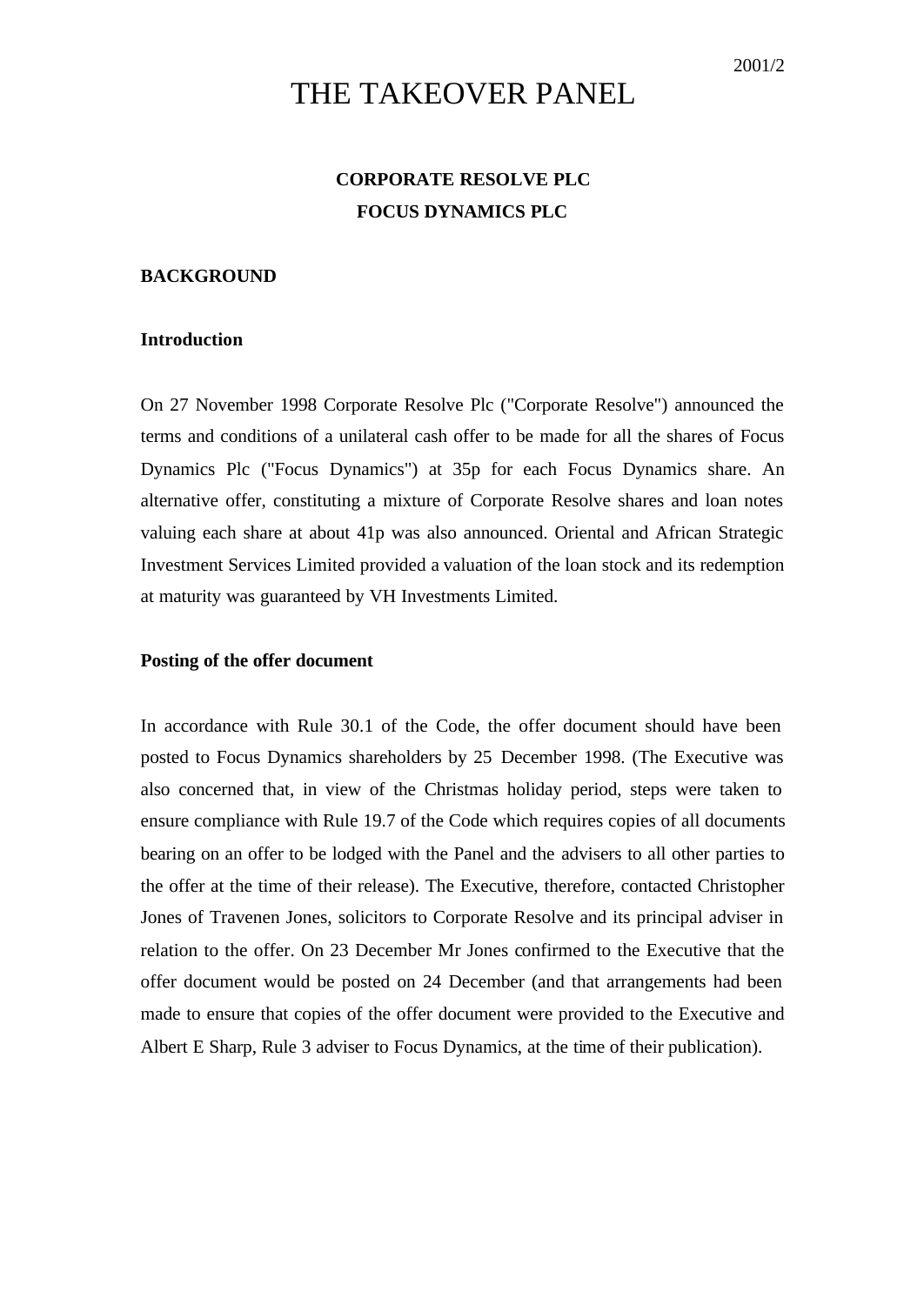In the event, the offer document was not posted on 24 December. Despite repeated attempts, the Executive was not able to contact Travenen Jones (or the agents appointed by Mr Jones to deal with the posting of the offer document) during the course of 24 December. The Executive was not consulted regarding any delay in posting. Corporate Resolve's offer document was eventually posted on 29 December, although the first closing date had been altered to conform with this posting date.

On 31 December the Executive wrote to Ivan Couchman, the Chairman and Chief Executive of Corporate Resolve expressing concern at such breach and advising Corporate Resolve to ensure that its advisers were in a position to comply with the requirements of the Code.

#### **Funding arrangements**

Corporate Resolve's cash offer was stated to be conditional, inter alia, upon the Focus Dynamics group having sufficient distributable reserves to pay a special dividend or other distribution of £4,000,000. Such condition was stated to be waivable by Corporate Resolve. Following representations from the advisers to Focus Dynamics that Focus Dynamics did not have such level of distributable reserves, and in the light of concerns that Corporate Resolve was reliant upon the payment of the special dividend by Focus Dynamics in order to finance its cash offer, the Executive undertook an investigation into the funding arrangements for Corporate Resolve's offer.

The offer document stated that "the finance for the cash offer is being arranged through First Capital Securities S.A. ("First Capital"), a Swiss company appointed by Corporate Resolve as their financial adviser in Europe". A letter from Howard Marks & Co., Corporate Resolve's auditor, was included in the offer document by way of compliance with Rule 24.7 of the Code stating that the financing arrangements had been reviewed and that sufficient resources were available to Corporate Resolve to satisfy full acceptance of the offer.

The Executive contacted Mr Marks in order to investigate further the circumstances in which such cash confirmation had been provided. Mr Marks informed the Executive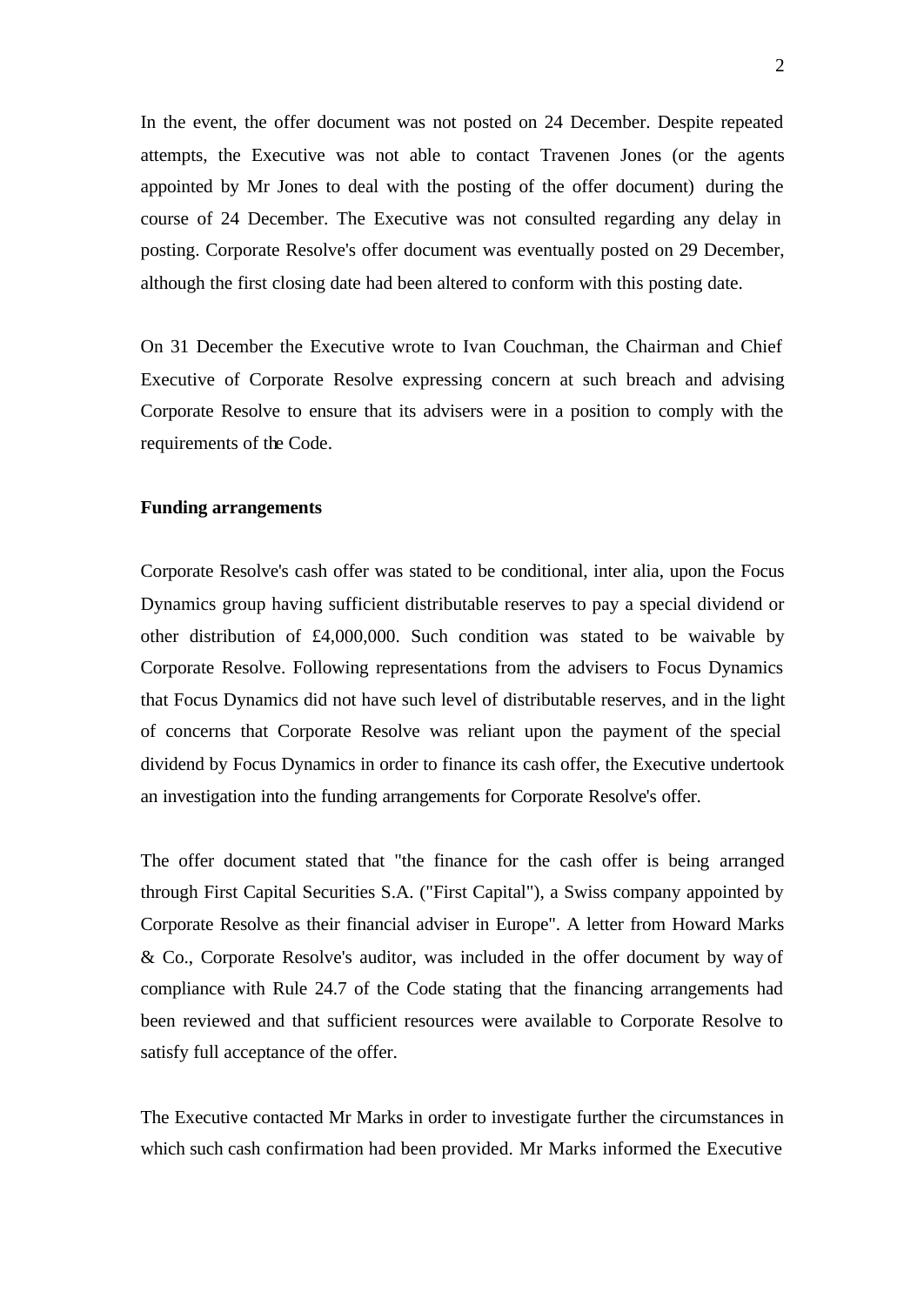that he had been appointed as auditor as recently as 19 November. He also informed the Executive that he had not seen any contract relating to the provision of funds by First Capital prior to writing his cash confirmation letter but had been provided with a copy of a letter from First Capital confirming that funds would be made available. Mr Marks was requested to provide the Executive with further information about the extent of the work performed.

Pending receipt of further information from Howard Marks & Co, the Executive was not satisfied about the availability of the cash to satisfy Corporate Resolve's cash offer. The Executive, therefore, approached Mr Christopher Jones of Travenen Jones and Mr Aiden Early of AIFEX (another adviser to Corporate Resolve) in order to obtain a copy of any financing agreement between First Capital and Corporate Resolve. After some delay, whilst clearance to release such documentation was sought from First Capital, the Executive was provided with a copy of a facility letter dated 21 November. Such letter had not been summarised in the offer document as a material contract as required by Rule 24.2 nor put on display for inspection as required by Rule 26.

Following a review of the letter of 21 November, the Executive was not satisfied that funds would be available to satisfy Corporate Resolve's cash offer in full. The Executive, therefore, approached First Capital to establish whether the cash was in fact available to Corporate Resolve without recourse to any third party. Mr Craig Whyte, Head of Corporate Finance at First Capital, explained to the Executive that the cash would be sourced from discretionary clients of First Capital. Mr Whyte was not, however, able to establish to the satisfaction of the Executive either that the funds were available to First Capital or that all conditions set out in the facility letter of 21 November had been satisfied such that the requisite funds were available to Corporate Resolve. The Executive, therefore, concluded that further assurance was required as to the availability of the cash to satisfy the cash offer in full if the cash offer was to proceed.

In the circumstances and in order to safeguard the interests of Focus Dynamics' shareholders who accepted the cash offer, the Executive required funds sufficient to enable the cash offer to be implemented in full to be placed on deposit with a bank in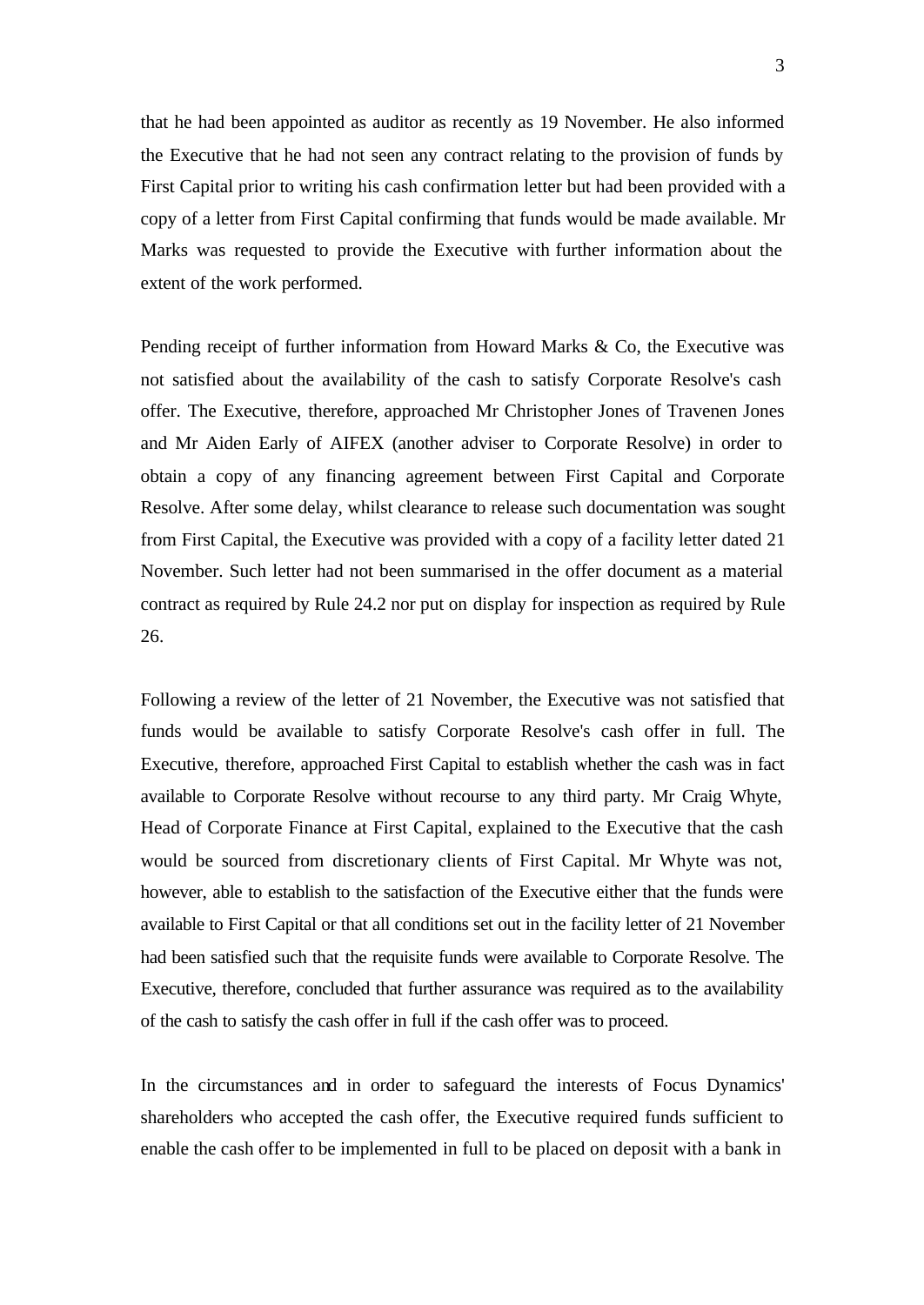the United Kingdom and for such bank to confirm to the Executive that it was in receipt of such funds. The Executive further informed Corporate Resolve that unless it could be satisfied that sufficient funds were available it would require the cash offer to lapse. In the event, no such bank deposit or confirmation was forthcoming. Corporate Resolve allowed its cash offer to lapse on 20 January, the first closing date.

Following the lapse of the cash offer and after some substantial delay, the Executive received written confirmation from Mr Marks that, before providing the cash confirmation, he had obtained confirmation of funding from First Capital by way of a letter dated 16 November from First Capital to Corporate Resolve. He also confirmed that he had obtained the balance sheet of Focus Dynamics as at 31 July 1998 showing cash at bank of £7.7m. Mr Marks noted that Corporate Resolve's offer was conditional on £4m of this cash being available for distribution. However Mr Marks had not seen the facility letter of 25 November obtained by the Executive as described above; the 16 November letter was a brief confirmation from First Capital that it would underwrite a placing of sufficient loan stock with its clients to finance the offer.

#### **Disclosure**

The Executive was also concerned that certain disclosure requirements of the Code had not been satisfied. In particular the Executive was concerned that the requirement set out in Rule  $24.2(a)(ii)(3)$  to disclose interests in the share capital of Corporate Resolve (being a company which is not listed on the London Stock Exchange nor dealt in on the Alternative Investment Market) had not been met. The Executive, therefore, investigated the ownership of shares in Corporate Resolve. The outcome of such investigation revealed that Corporate Resolve was ultimately controlled by First Capital and its discretionary clients since discretionary clients of First Capital either directly or indirectly controlled 96% of the shares issued by Corporate Resolve.

For the purposes of the disclosure requirements of the Code, therefore, Corporate Resolve was controlled by First Capital and its discretionary clients. This fact should have been disclosed in the offer document and, in accordance with Note 2 on Rule 24.2, information on First Capital and any of its discretionary clients having a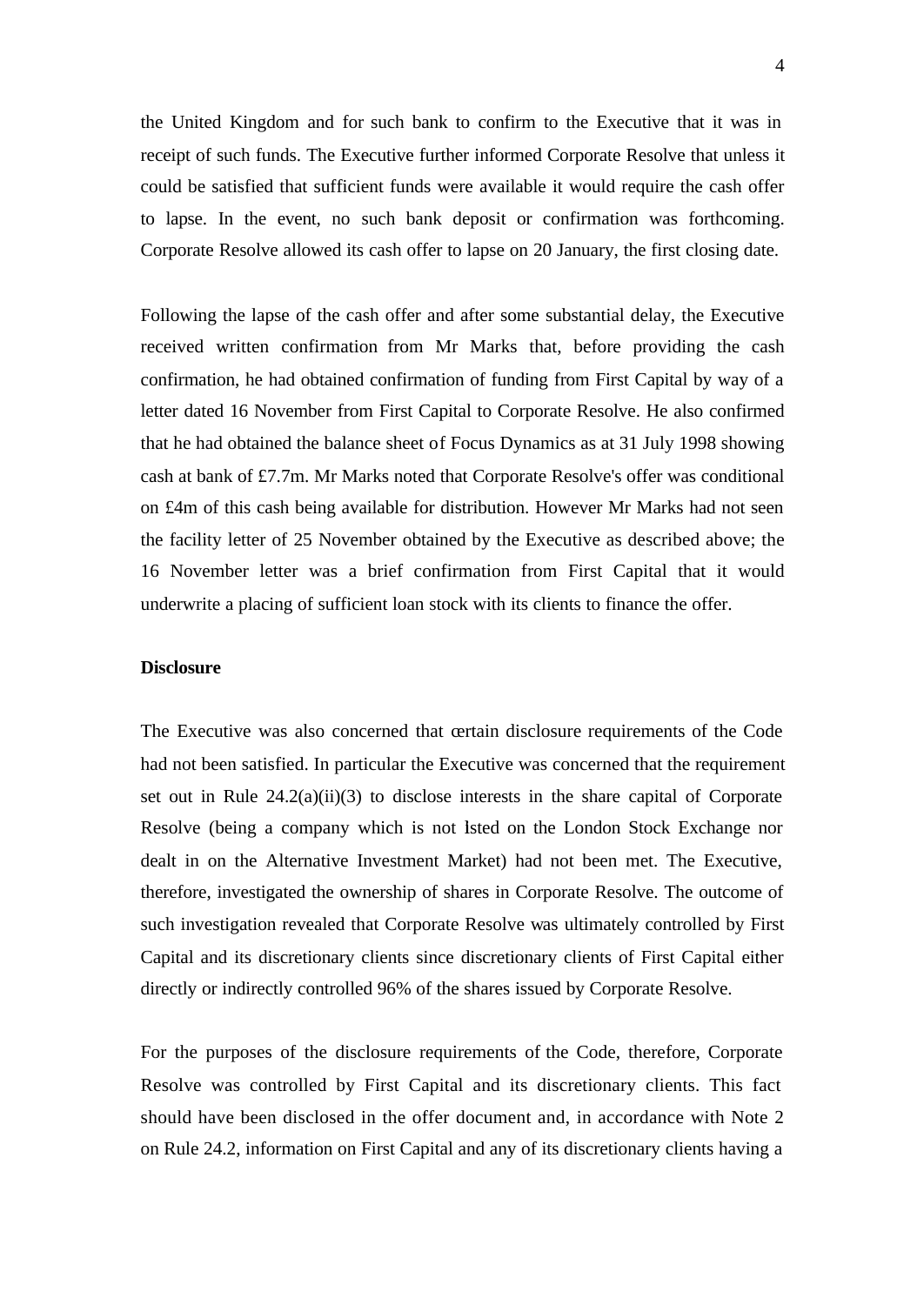potential direct or indirect interest of 5% or more in the equity capital of Focus Dynamics should also have been disclosed in the offer document. Upon it being established that Corporate Resolve was controlled by First Capital and its discretionary clients the Executive spoke to Craig Whyte, Head of Corporate Finance at First Capital, and wrote to that company but First Capital failed to provide any of the information requested by the Executive.

#### **Lapsing of remaining offer**

On 5 February Corporate Resolve announced that it would lapse its remaining loan note and share offer for Focus Dynamics with immediate effect.

#### **CONCLUSION**

The Code was breached in a number of respects in relation to the offer by Corporate Resolve for Focus Dynamics. The conduct of Corporate Resolve, its two directors and some of its advisers fell short of the best business standards required by the Code In particular, the breaches are sufficiently severe as to merit public censure as set out below.

#### **Delay in posting offer document - Rule 30.1.**

Rule 30.1 of the Code states

"The offer document should normally be posted within 28 days of the announcement of a firm intention to make an offer. The Panel must be consulted if the offer document is not to be posted within this period".

This requirement is particularly important since the posting of the offer document will commence the 60 day timetable under the Code by the end of which an offer must either be declared unconditional as to acceptances or lapse. Any delay in the posting of the offer document can render the offeree company subject to unreasonable uncertainty and delay in advising its own shareholders on the merits of an offer.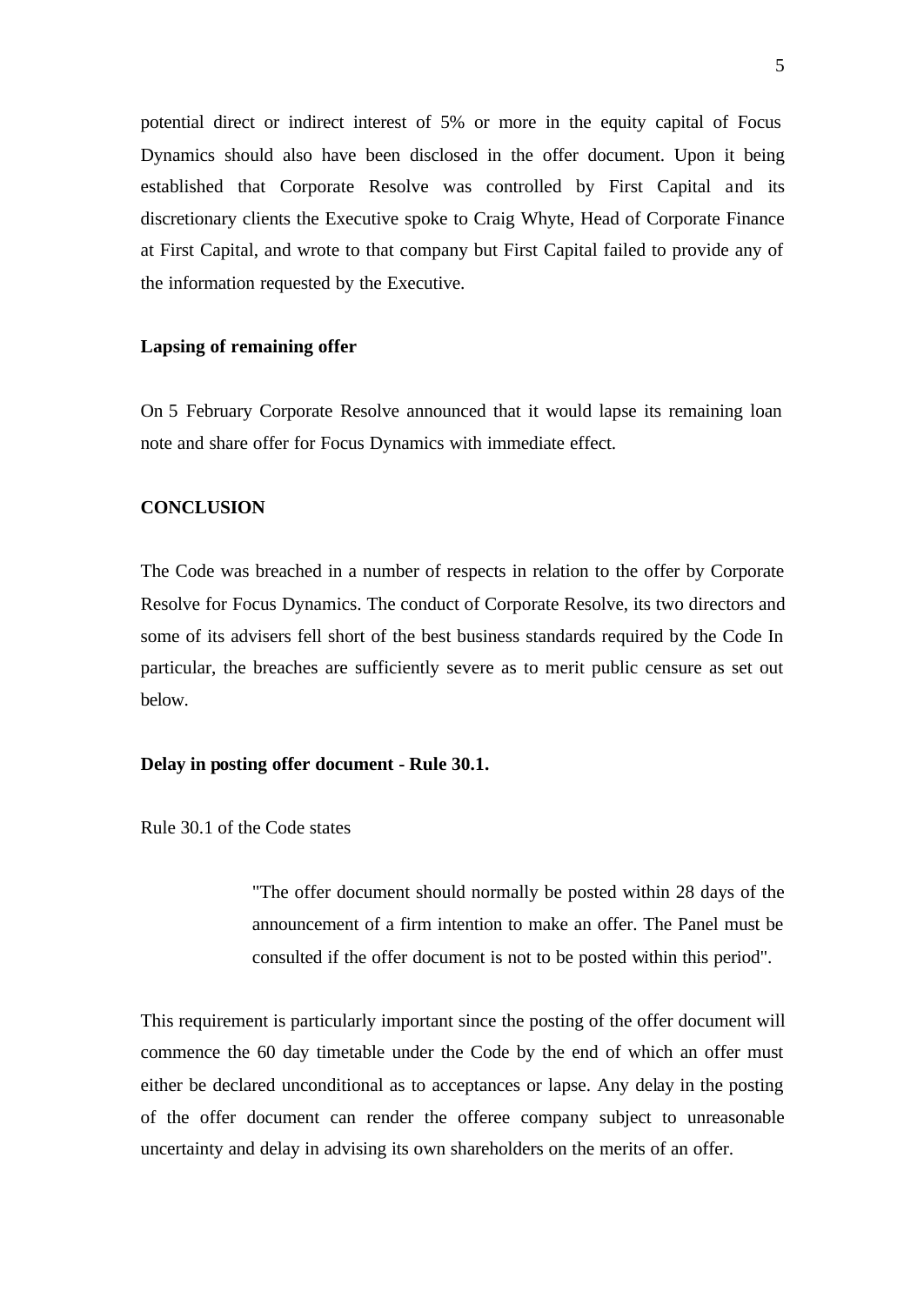The Executive was not consulted, as envisaged by Rule 30.1, with regard to any proposed delay in the posting of the offer document beyond the 28 days permitted. To the contrary, despite the Executive's concern as to a potential delay in view of the fact that the last day for posting fell on Christmas Day, confirmation was given by Mr Jones of Travenen Jones that the offer document would be posted on 24 December. Despite this, the offer document was not posted until 29 December and Rule 30.1 was, therefore, breached.

Particular responsibility for compliance with Rule 30.1 lies with the adviser to the offeror which has assumed responsibility for production and distribution of the offer document, in this case Mr Christopher Jones of Travenen Jones. It is a matter for concern that despite Mr Jones' confirmation that the offer document would be posted on 24 December this deadline was not met and that Mr Jones failed to ensure that he or the agents instructed by him to deal with the posting of the offer document were contactable by the Executive on 24 December.

As with all requirements of the Code, the directors of the offeror are ultimately responsible for compliance with Rule 30.1. Although the directors of Corporate Resolve subsequently apologised for the breach, this fact remains that they failed to take adequate steps to ensure that the offer document was posted in accordance with the timetable laid down by Rule 30.1, and in particular to ensure that arrangements were in place to monitor the timely posting of the offer document, and if difficulties arose to react, notifying the Panel if necessary. Responsibility for compliance was not discharged in this case by the appointment of agents.

Accordingly, Mr Christopher Jones of Travenen Jones, and Messrs Ivan Couchman and Christopher Keatings, the directors of Corporate Resolve are criticised for this breach of Rule 30.1.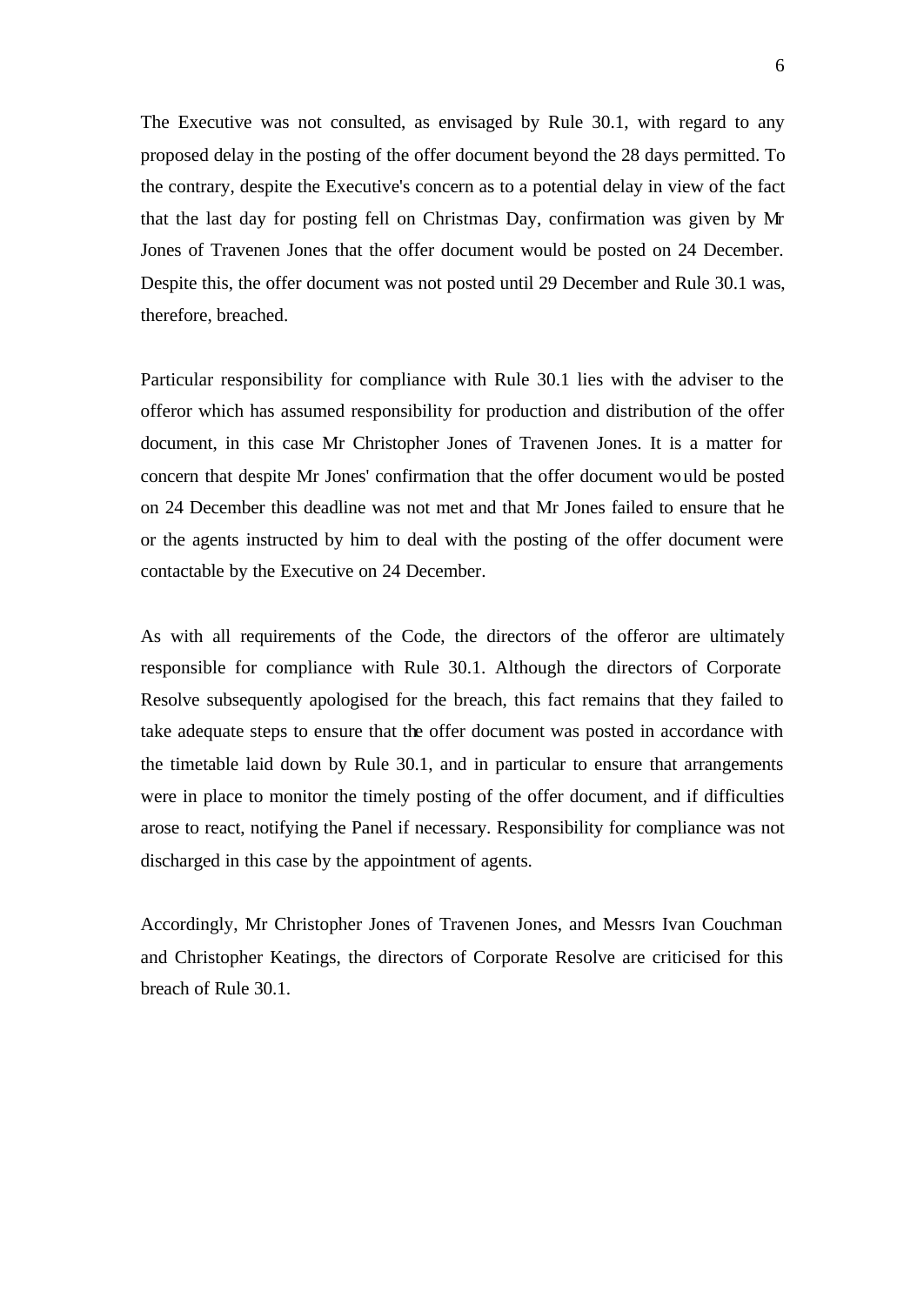#### **Cash confirmation - Rule 24.7**

General Principal 3 states:

"An offeror should only announce an offer after the most careful and responsible consideration. Such an announcement should be made only when the offeror has every reason to believe that it can and will continue to be able to implement the offer: responsibility in this connection also rests on the financial adviser to the offeror".

Rule 2.5 provides in the same terms. Compliance with General Principle 3 and Rule 2.5 is of great importance. The announcement of an offer is a highly significant event for the offeree company and will usually affect its share price. If General Principle 3 and Rule 2.5 are not complied with and an offer subsequently has to be withdrawn a false market in the shares in the offeree company is likely to have been created.

An important element in the ability of an offeror to implement an offer is the availability of funding to satisfy any cash element of the offer. This is recognised by Rule 24.7 which states;

> "When the offer is for cash or includes an element of cash, the offer document must include confirmation by an appropriate third party (e.g. the offeror's bank or financial adviser) that resources are available to the offeror sufficient to satisfy full acceptance of the offer....."

In the present case such confirmation was given by Howard Marks of Howard Marks & Co., Corporate Resolve's auditor. Prior to the giving of such confirmation, the Executive was provided with written confirmation by Mr Marks of his familiarity with his responsibilities under the Code as provider of the cash confirmation.

The party providing a cash confirmation under Rule 24.7 is required to satisfy itself that the requisite funds are available. In this case Mr Marks' confirmation was given in reliance on a letter from First Capital to Corporate Resolve confirming that funds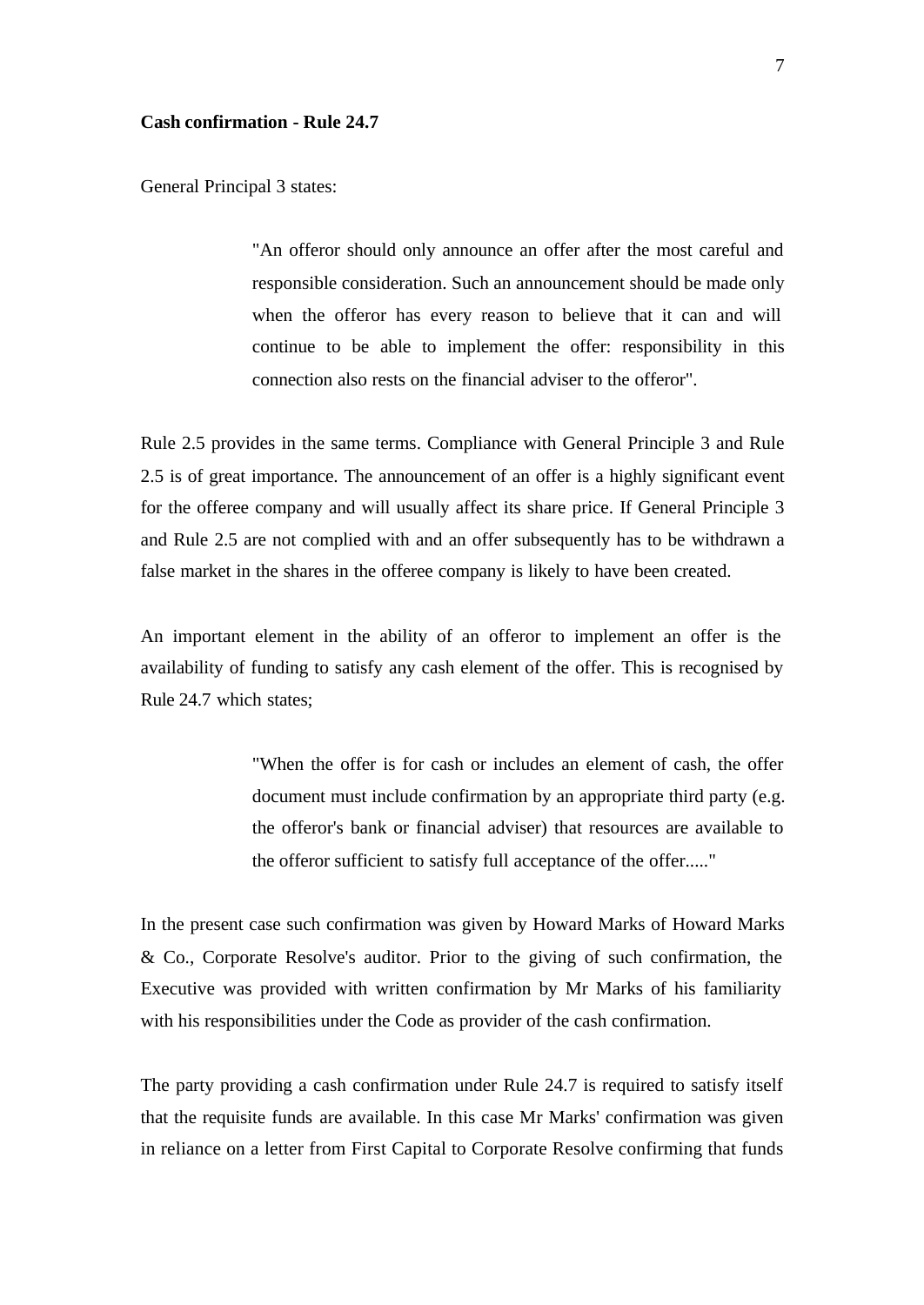were available and the balance sheet of Focus Dynamics which showed sufficient cash to pay the £4m special dividend referred to in the conditions to Corporate Resolve's offer.

Mr Marks failed to act responsibly and to take all reasonable steps to assure himself that the cash required to satisfy Corporate Resolve's cash offer was available. In particular, Mr Marks failed sufficiently to investigate and review the evidence as to Corporate Resolve's source of finance to complete the cash offer. He saw no detailed underwriting agreement or binding facility letter and did not investigate the ability of First Capital, upon whose assurances he relied, to procure the required funds. The onus on the adviser confirming availability of finance for an offer is particularly high when, as in this case, the offeror's own resources are inadequate to finance the offer. In such circumstances it is necessary as a minimum to have an irrevocable and effective commitment from a party upon whom reliance can reasonably be placed.

Accordingly, Mr Marks failed to exercise due care before providing his cash confirmation and the foundation of this confirmation was therefore inadequate for the purposes of Rule 24. Mr Howard Marks of Howard Marks & Co is therefore criticised for this breach.

At the time of announcing its offer, Corporate Resolve could not have had every reason to believe that it could and would continue to be able to implement its cash offer as required by General Principle 3 and Rule 2.5 until it had received an adequate and irrevocable commitment from First Capital to provide funds to satisfy the cash offer. The availability of funds under the facility letter from First Capital was, however, expressed to be subject to "the perfection of all documents and the settlement of our complete satisfaction of all matters, terms and conditions we may require of you at any time......". Given the broad terms of this provision, the directors of Corporate Resolve could not reasonably have believed at the time of announcing the cash offer that they could and would continue to be able to implement the offer.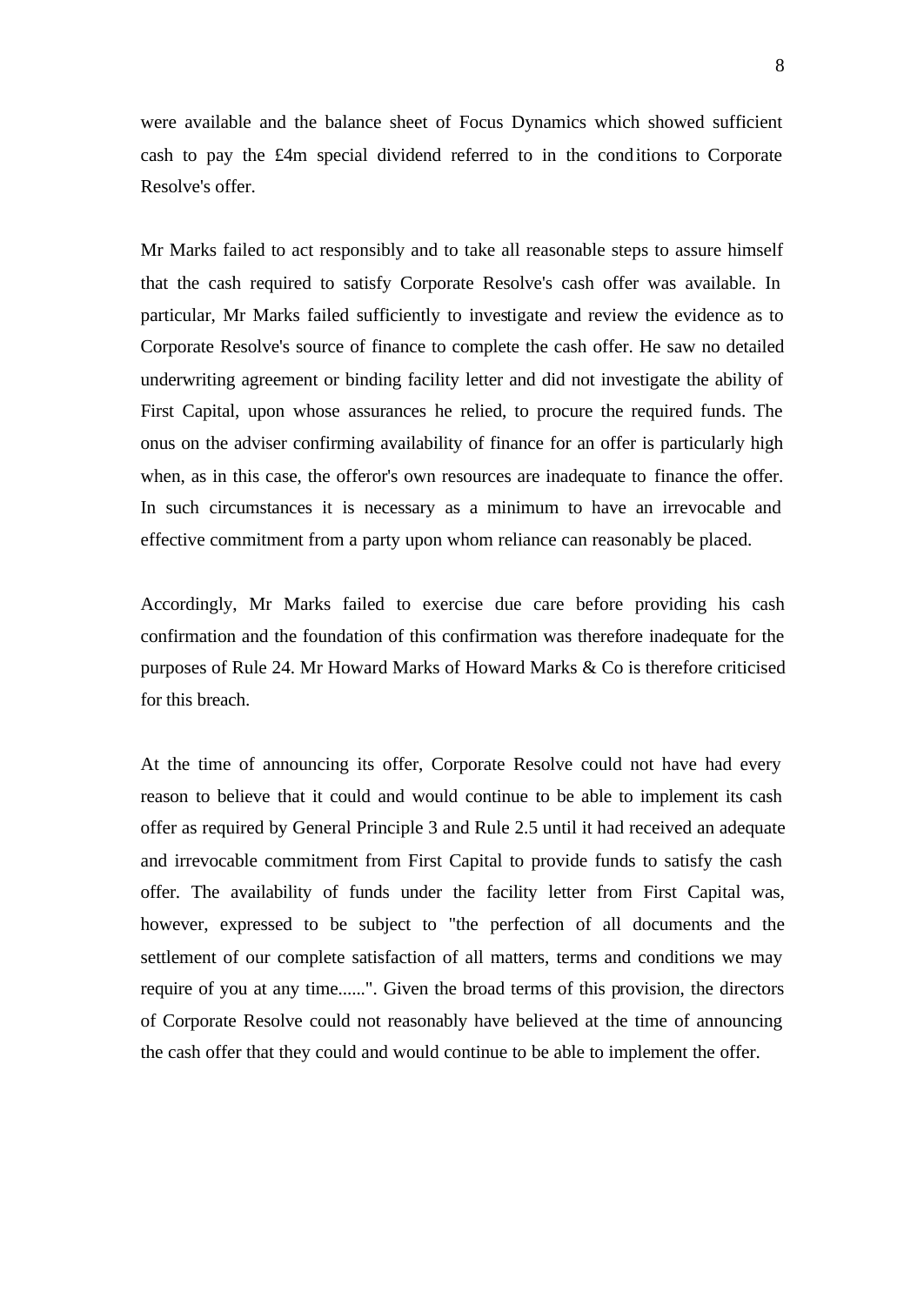Accordingly, Messrs Ivan Couchman and Christopher Keatings, the directors of Corporate Resolve, are criticised for these breaches of General Principle 3 and Rule 2.5.

### **Disclosure of Information - Rules 24.2 and 26**

General Principle 4 states:

l

"Shareholders must be given sufficient information and advice to enable them to reach a properly informed decision and must have sufficient time to do so. No relevant information should be withheld from them."

The information to be disclosed by an offeror is set out in Rule 24.2. The relevant provisions of Rule 24.2 provide that an offer document must contain:

> "a summary of the principal contents of each material contract (not being a contract entered into in the ordinary course of business) entered into by the offeror or any of its subsidiaries during the period beginning two years before the commencement of the offer period...."  $(Rule 24.2(a)(i)(11)); and$

> "in respect of any person not included in (2) above those pre-existing interest in the offeror is such that he has a potential direct or indirect interest of 5% or more in any part of the capital of the offeree company which the Panel regards as equity capital, details of his identity and of his interest in the offeror and such further information as the Panel may require in the particular circumstances of the case (see Note 2)." (Rule  $24.2(a)(ii)(3)$ .<sup>1</sup>

<sup>&</sup>lt;sup>1</sup>. The relevant Rules are now Rule  $24.2(a)(xi)$  and Rule  $24.2(c)(iii)$  in substantially the same terms as those quoted above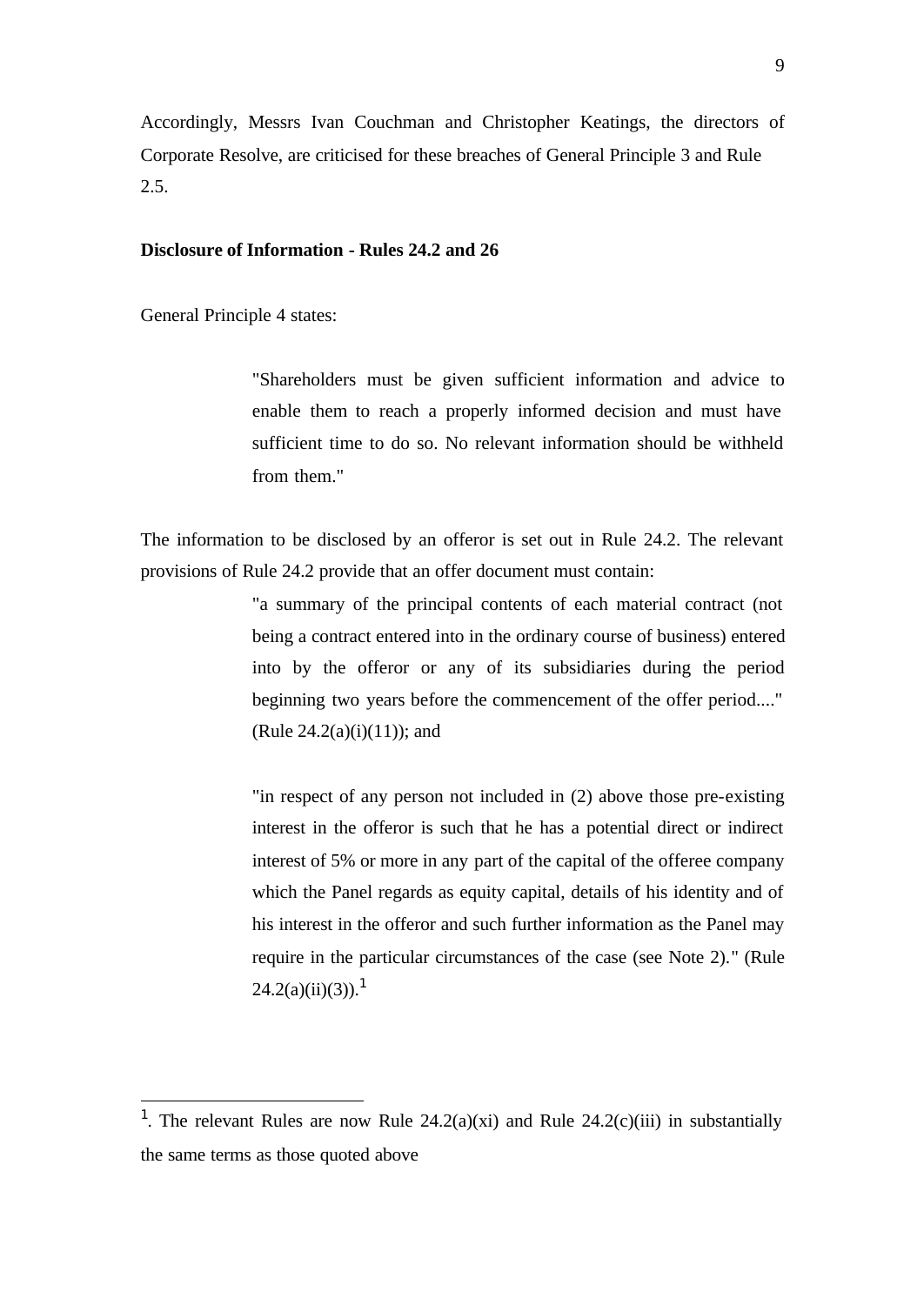Note 2 on Rule 24.2 states that for the purposes of Rule  $24.2(a)(ii)$  the expression "person" will normally include the ultimate owners, and persons having control of the offeror and that the Panel must be consulted in advance in any case to which Rule  $24.2(a)(ii)$  applies.

Rule 26 requires each material contract disclosed under Rule 24.2 to be made available for inspection from time to time the offer document is published until the end of the offer period.

These requirements are important to ensure that offeree company shareholders are given sufficient information about the party making an offer for their company and the ultimate ownership of that party. This is particularly the case where offeree company shareholders are being offered securities of the offeror in consideration for their shares. In the present case, shareholders of Focus Dynamics were offered Corporate Resolve securities as consideration but they were not given sufficient information about the ownership of Corporate Resolve or its financing arrangements in two important respects

First, the facility letter between First Capital and Corporate Resolve should have been disclosed as a material contract and a summary of its contents including the dates of the letter, parties, terms and conditions and any consideration passing to or from the offeror should have been included in the offer document. The facility letter itself should have been available for inspection in accordance with Rule 26. These requirements were not met although at the Executive's instigation, the letter was later sent to the Rule 3 adviser of Focus Dynamics and made available for inspection.

Secondly, the indirect interests of First Capital and its discretionary clients as the ultimate controllers of Corporate Resolve were not disclosed in the offer document and the Executive was not consulted regarding such interests in Corporate Resolve. Although the offer document contained financial information on Corporate Resolve as required by Rule 24.2, had the Executive been consulted, as required by Note 2 on Rule 24, it would have required information on First Capital and its discretionary clients to be disclosed as envisaged by Note 2 on Rule 24.2